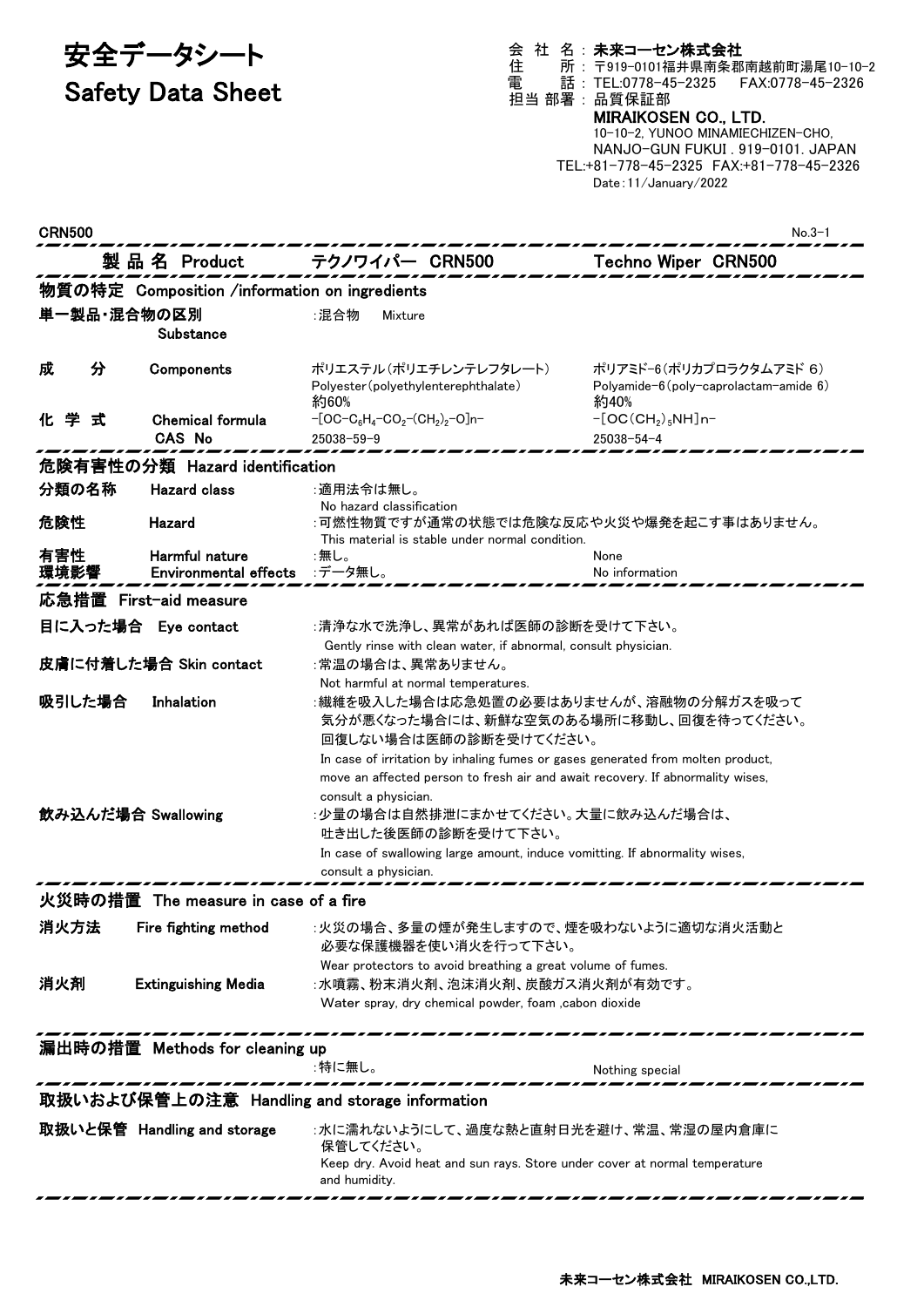| <b>CRN500</b>                            |                                             |                                                                                                                                                                                                              | $No.3-2$                      |  |  |
|------------------------------------------|---------------------------------------------|--------------------------------------------------------------------------------------------------------------------------------------------------------------------------------------------------------------|-------------------------------|--|--|
| 暴露防止措置 Exposure control                  |                                             |                                                                                                                                                                                                              |                               |  |  |
| 管理濃度                                     | Management concentration :データ無し。            |                                                                                                                                                                                                              | No information                |  |  |
| 許容濃度                                     | Permission concentration                    | :データ無し。                                                                                                                                                                                                      | No information                |  |  |
| 設備対策                                     | Measure of equipment                        | :不要                                                                                                                                                                                                          | None required                 |  |  |
| 保護具                                      | Protective device                           | :不要                                                                                                                                                                                                          | None required                 |  |  |
|                                          | 物理および化学的性質 Physical and chemical properties |                                                                                                                                                                                                              |                               |  |  |
| 外観等                                      | Appearance etc.                             | :白い布、形状は原則としてハンカチ状またはテープ状。<br>White cloth in the shapes of tapes and handkerchiefs.<br>:データ無し。<br>None                                                                                                       |                               |  |  |
| 沸点                                       | <b>Boiling point</b>                        |                                                                                                                                                                                                              |                               |  |  |
| 溶融点                                      | <b>Melting point</b>                        | :ポリエステル(Polyester) 255~260℃、                                                                                                                                                                                 | ポリアミド-6(Polyamide-6) 215~225℃ |  |  |
| 軟化点                                      | Softening point                             | :データ無し。                                                                                                                                                                                                      | None                          |  |  |
| 揮発性                                      | Volatility                                  | :データ無し。                                                                                                                                                                                                      | None                          |  |  |
| 蒸気圧                                      | Vapor pressure                              | :無し。(固体)                                                                                                                                                                                                     | None (solid)                  |  |  |
| 蒸気密度                                     | Vapor density                               | :データ無し。                                                                                                                                                                                                      | None                          |  |  |
| 比重                                       | Specific gravity                            | :ポリエステル(Polyester) 1.38、<br>ポリアミド-6(Polyamide) 1.14                                                                                                                                                          |                               |  |  |
| 粘性率                                      | Viscosity ratio                             | :データ無し。                                                                                                                                                                                                      | None                          |  |  |
| 溶解度                                      | Solubility in water                         | :水に不溶性                                                                                                                                                                                                       | Insoluble in water            |  |  |
| 引火点                                      | Flash point                                 | :ポリエステル(Polyester) 346~399℃                                                                                                                                                                                  | ポリアミド-6(Polyamide-6) データなし    |  |  |
| 発火点                                      | Auto ignition temperature                   | :ポリエステル(Polyester) 483~488℃                                                                                                                                                                                  | ポリアミド-6(Polyamide-6) 400°C以上  |  |  |
| 爆発限界                                     | <b>Explosion limit</b>                      | :データ無し。                                                                                                                                                                                                      | Not available                 |  |  |
| 可燃性                                      | Flammability                                | :有り。                                                                                                                                                                                                         | Flammable                     |  |  |
| 安定性及び反応性 Stability and Reactivity        |                                             |                                                                                                                                                                                                              |                               |  |  |
| 避けるべき条件 Conditions to avoid              |                                             | :通常の状態では化学的に安定ですが、強酸、強塩基、酸化剤、還元剤には不安定です。<br>This product is considered a chemically stable material under normal condition<br>but unstable with a strong acid, a strong base, an oxidizer, and a deoxidizer. |                               |  |  |
| <b>Toxicological information</b><br>有害情報 |                                             |                                                                                                                                                                                                              |                               |  |  |

| 急性毒性                          | Acute toxicity             | :データ無し。      | None              |  |
|-------------------------------|----------------------------|--------------|-------------------|--|
| 刺激性                           | Simulative                 | :無し。         | None              |  |
| 変異原性                          | Mutagenic effects          | :データ無し。      | Not available     |  |
| 感作性                           | Sensitivity                | :無し。         | None              |  |
|                               | 亜慢性毒性 Sub-chronic toxicity | :データ無し。      | No information    |  |
| 環境影響情報 Ecological information |                            |              |                   |  |
| 分解性                           | <b>Biodegradability</b>    | :生物易分解性では無い。 | Not biodegradable |  |
| 蓄積性                           | <b>Bio accumulation</b>    | :データ無し。      | Not available     |  |
| 魚毒性                           | <b>Fish toxicity</b>       | :データ無し。      | Not available     |  |